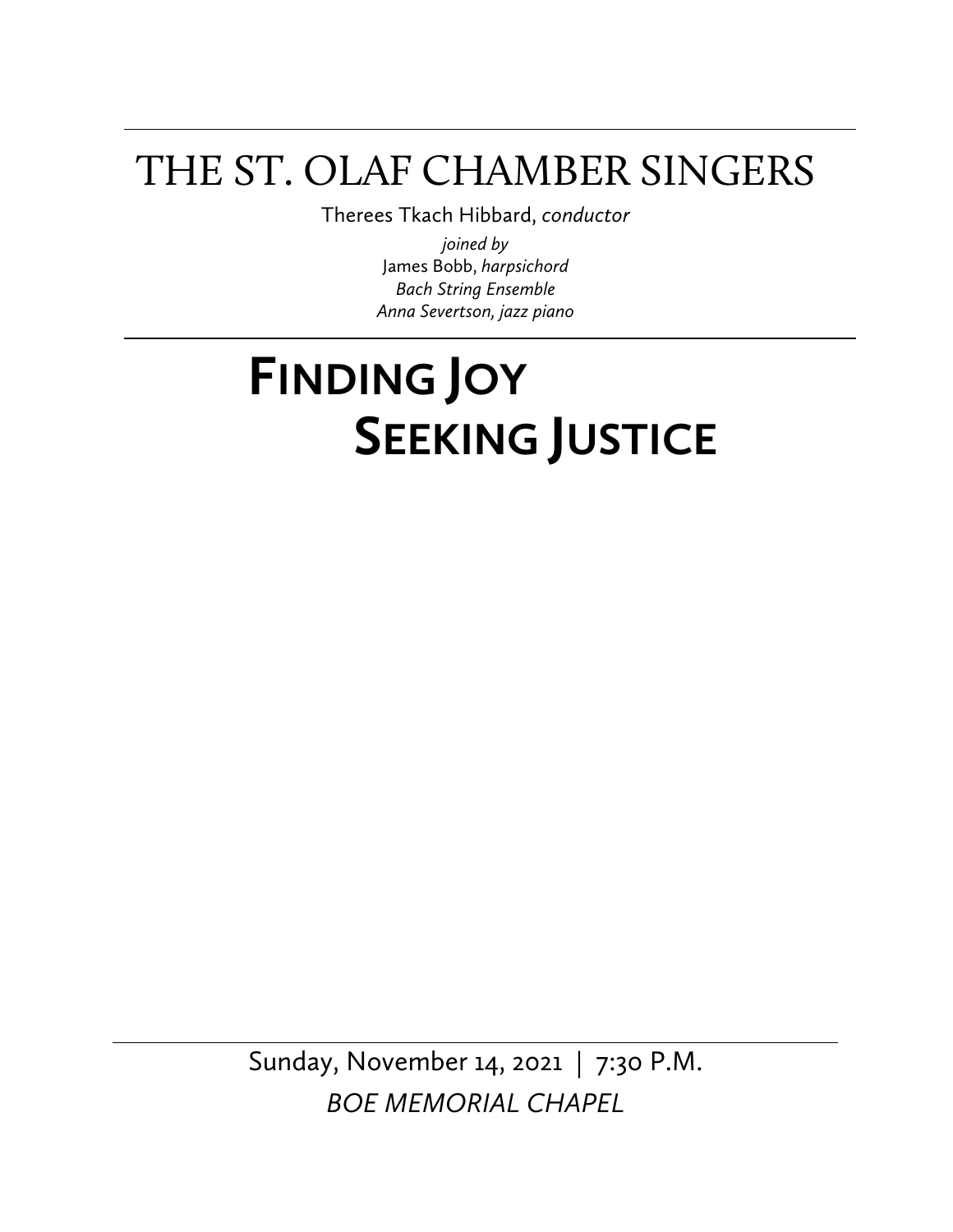Our concert this evening reflects the sounds and messages of voices both ancient and modern seeking more than they could find – refuge from terror, strength to find a better way or a better life, a promise of joy, courage, and the possibility of seeking righteousness and justice in the world around them and beyond. These words of inspiration and feelings of hope evoked from this broad variety of texts are interwoven into the tapestry of these songs.

Interspersed with the chorales and choruses of these powerful statements of faith in *Jesu Meine Freude*, we have placed moments of reflection and connections of these themes. The promise of joy and miracle of *O Magnum Mysterium*; the longing for a better world in *Prayer for Peace*; and the witnessing of the extraordinary moment of courage of a young African-American woman in Little Rock, Arkansas in the 1960s that inspired Paul McCartney to write *Blackbird*.

At the heart of these universal themes of seeking refuge and courage in the face of adversity*,* we have centered the opening hymn of *St. Martin De Porres*, from *Black Christ of the Andes* by the 20th century African-American jazz pianist and composer, Mary Lou Williams. She begins this remarkable work with an opening hymn telling the story of the humble servant of God and humanity – St Martin de Porres (Saint Martin of the poor)– a Dominican lay brother from  $I_7$ <sup>th</sup> century Peru who became the patron saint of racial harmony and justice. He devoted his life as a healer and an advocate for the poor, the sick, those seeking justice from discrimination and hate, and especially those of mixed race – and in raising up those facing desolation and poverty.

We bring these disparate voices to life this evening to highlight both historic and modern messages brought together to speak to moments in our lives that bring us to clarity and to conscience – and help us to gather the strength to choose joy, to seek the path to a better way or a moment of action, and to take that next small step to a more just and inclusive world.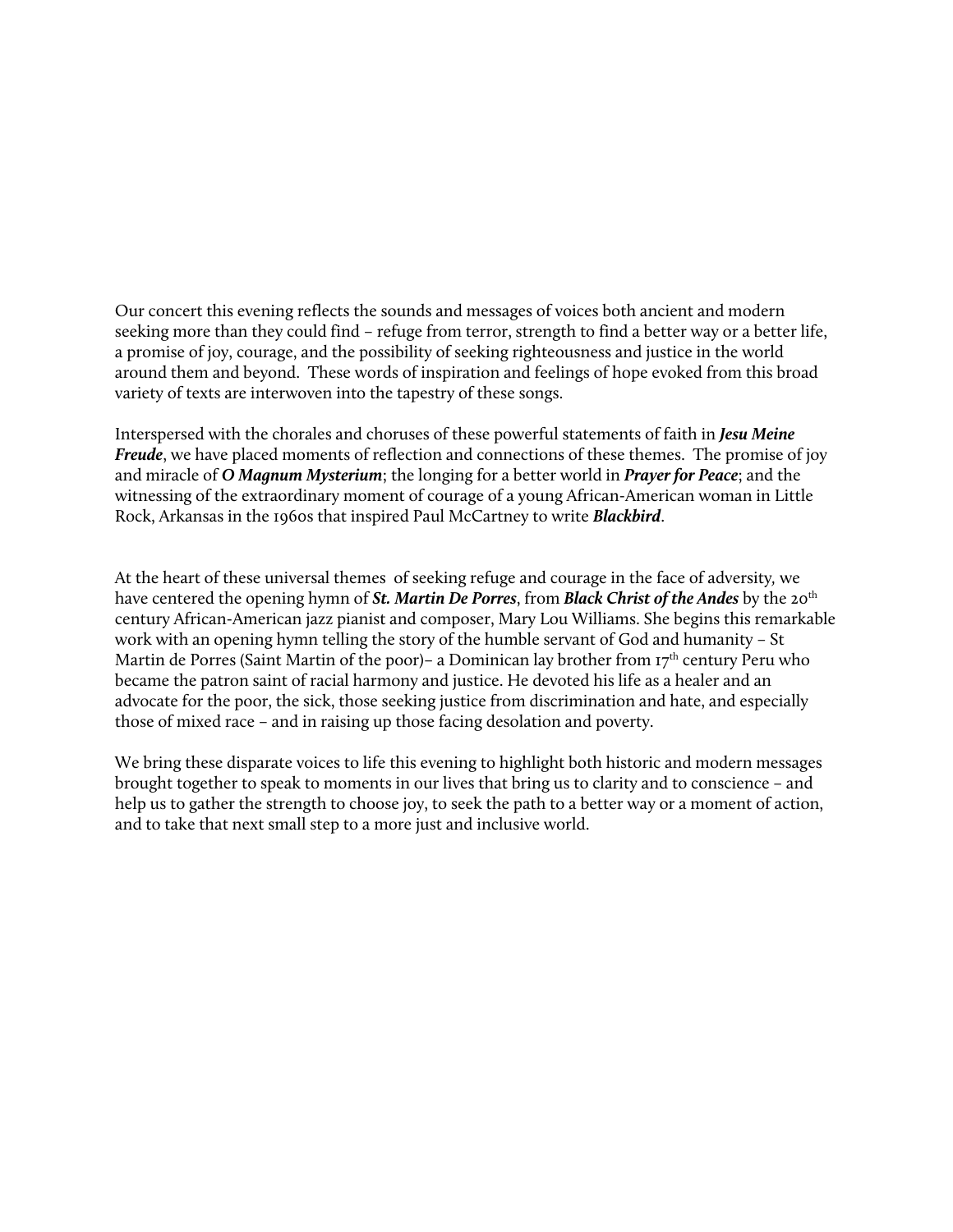# **FINDING JOY SEEKING JUSTICE**

**Deo dicamus gratias** Gottfried August Homilius 1714-1785

Deo dicamus gratias *Let us give thanks to God.*

**Jesu Meine Freude, (Jesus my joy) – BWV 227** Johann Sebastian Bach

#### **I. Chorale**

Jesus, my joy, my heart's pasture, Jesus, my treasure! Ah, how long, ah long has my heart suffered and longed for you! God's lamb, my bridegroom, besides You on earth nothing shall be dearer to me. 1685-1750

**II. Chorus**

Now there is nothing damnable in those who are in Christ Jesus, who do not walk after the way of the flesh, but after the way of the Spirit.

#### **O Magnum Mysterium César Alejandro Carrillo**

b. 1957

O great mystery And wondrous sacrament, That animals should see the new-born Lord Lying in their manger. Blessed in the Virgin whose womb Was worthy to bear the Lord Jesus Christ.

**III. Chorale**

Under your protection I am safe from the storms Of all enemies. Let Satan rage, Let the enemy fume, Jesus stands with me. Whether now it thunders and flashes, Whether sin and Hell terrify, Jesus will protect me.

#### **IV. Trio**

Zoë García, Shae Lime, *sopranos* Laura Albrecht, Sarah Shapiro, *mezzo*-*sopranos* Daniel Haakenson, Roan Finley, *altos*

For the law of the spirit, which gives life in Christ Jesus, has made me free from the law of sin and death.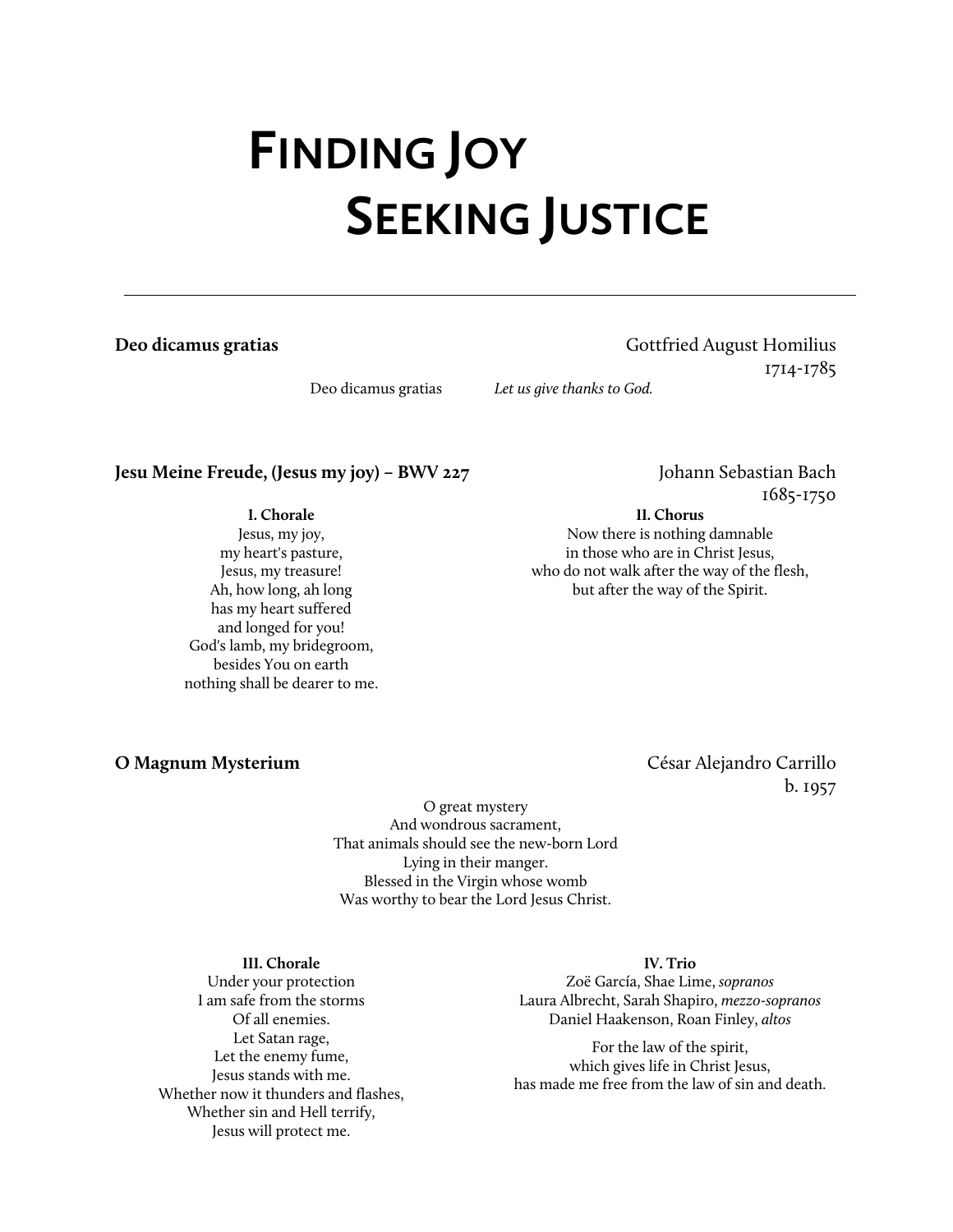#### **V. Chorale**

Defiance to the old dragon, Defiance to the vengeance of death, Defiance to fear as well! Rage, world, and attack; I stand here and sing In entirely secure peace! God's strength holds me in watch; Earth and abyss must fall silent, However much they might rumble.

#### **St. Martin De Porres** from *Black Christ of the Andes* Mary Lou Williams

1910-1981

St. Martin de Porres, his shepherd's staff a dusty broom St. Martin de Porres, the poor made a shrine of his tomb St. Martin de Porres, he gentled creatures tame and wild St. Martin de Porres, he sheltered each unsheltered child This man of love, born of the flesh, yet of God This humble man healed the sick, raised the dead, his hand is quick To feed beggars and sinners, the starving homeless and the stray Oh Black Christ of the Andes, come feed and cure us now we pray Spare, oh lord Spare my people Lest you be angered with me, forever (Lest you be angered with me, forever) This man, this man Of love, born of the flesh, yet of God This humble man healed the sick, raised the dead, his hand is quick St. Martin de Porres, he gentled creatures tame and wild St. Martin de Porres, he sheltered each unsheltered child *words by Reverend Anthony S. Woods, S. J.*

#### **VII. Chorale**

Away with all treasures, You are my delight, Jesus, my joy! Away, you vain honors, I don't want to listen to you, Remain unknown to me! Misery, want, torture, shame and death Shall, although I must suffer much, Never part me from Jesus.

#### **VIII. Trio**

Zellie Owen, Sarah Shapiro, *altos* Alexander Famous, blake Wieseler, *tenors* Roan Findley, Sean Griswold, *basses*

However if Christ is in you, Then the body is dead indeed For the sake of sin; But the spirit is life for the sake of righteousness.

#### **IX. Chorale**

Good night, existence That cherishes the world! You do not please me. Good night, sins, Stay far away, Never again come to light! Good night, pride and glory! To you utterly, life of corruption, Be good night given!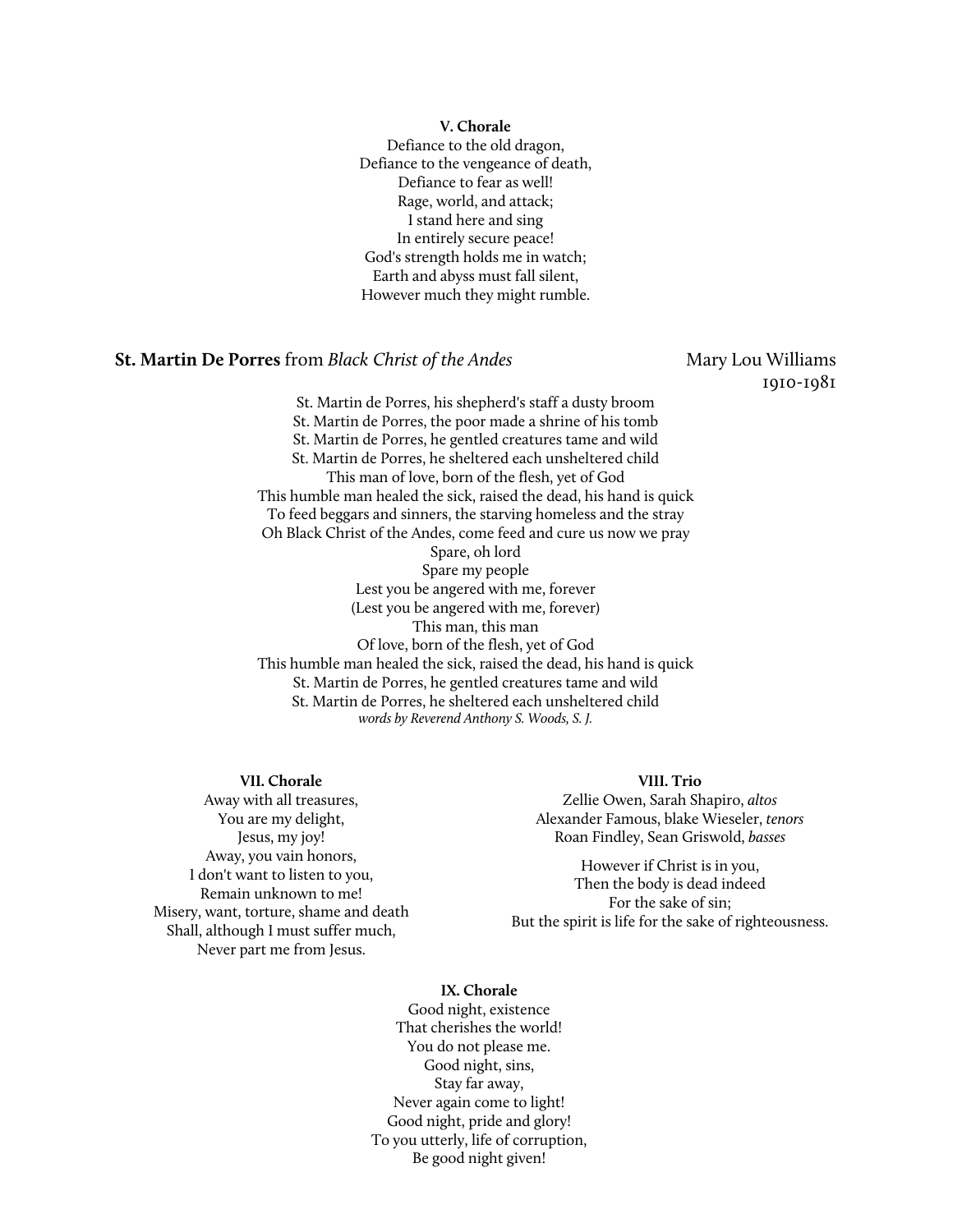#### Prayer For Peace Kurt Knecht

b. 1971

Nation shall not lift up sword against nation. May it be your will to undo wars and bloodshed from the earth, And spread a great and wondrous peace in the world. All who dwell on the earth will recognize and know the whole truth. We did not come into this world for conflict and strife. We did not come into this world for hatred and jealousy. We did not come into this world for bickering and bloodshed. We only come into the world to know you. May you be blessed forever. *text by Rabbi Nathan of Breslov translated by Guy Trainin*

#### **X. Chorus**

Therefore now since the Spirit of Him Who raised Jesus from the dead dwells in you, That same who raised Christ from the dead Will make your mortal bodies living, For the sake of His spirit that dwells in you.

**Blackbird** John Lennon, 1940-1980, and Paul McCartney b. 1942 Arranged by Darry Runswick

> Blackbird singing in the dead of night Take these broken wings and learn to fly All your life You were only waiting for this moment to arise Blackbird singing in the dead of night Take these sunken eyes and learn to see All your life You were only waiting for this moment to be free Blackbird fly, blackbird fly Into the light of a dark black night Blackbird fly, blackbird fly Into the light of a dark black night Blackbird singing in the dead of night Take these broken wings and learn to fly All your life You were only waiting for this moment to arise You were only waiting for this moment to arise You were only waiting for this moment to arise

**XI. Chorale** Hence, you spirits of sadness, for my Master of joy, Jesus, comes here. For those who love God, even their troubles must be pure sugar. Though I endure mockery and shame here already, nevertheless you stay with me even in sorrow, Jesus, my joy.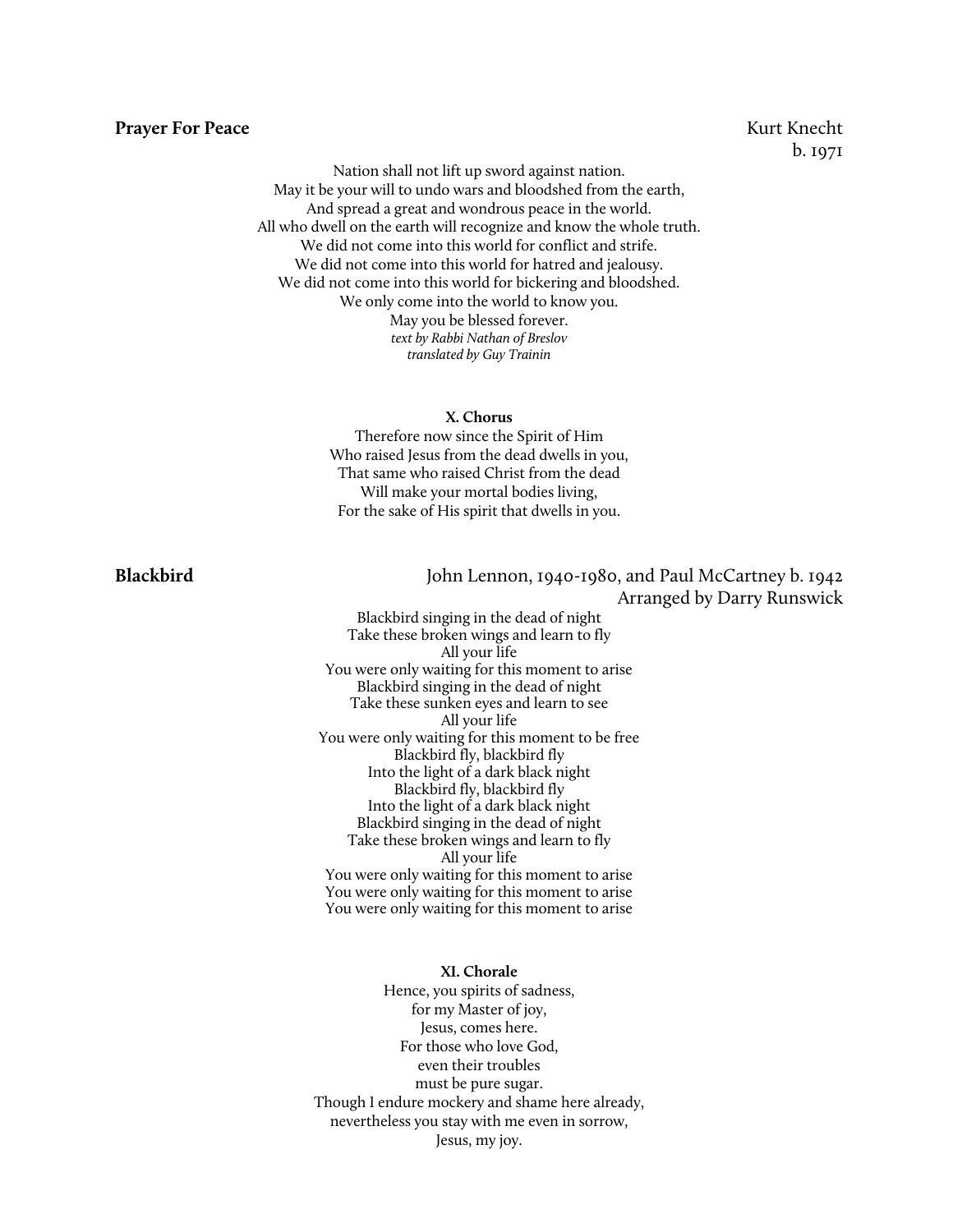### **PERSONNEL**

James Bobb, *harpsichord* Hermione Yim, *piano*

### **Bach String Ensemble**

Owen Cromwell, *violin* Emma Dougherty, *violin* Holly Petersen, *violin* Tristan Hall, *viola* Elsa Buck, *cello* Beatrice Hammel, *bass*

### **Jazz Duo**

Anna Severston, *piano* Beatrice Hammel, *bass*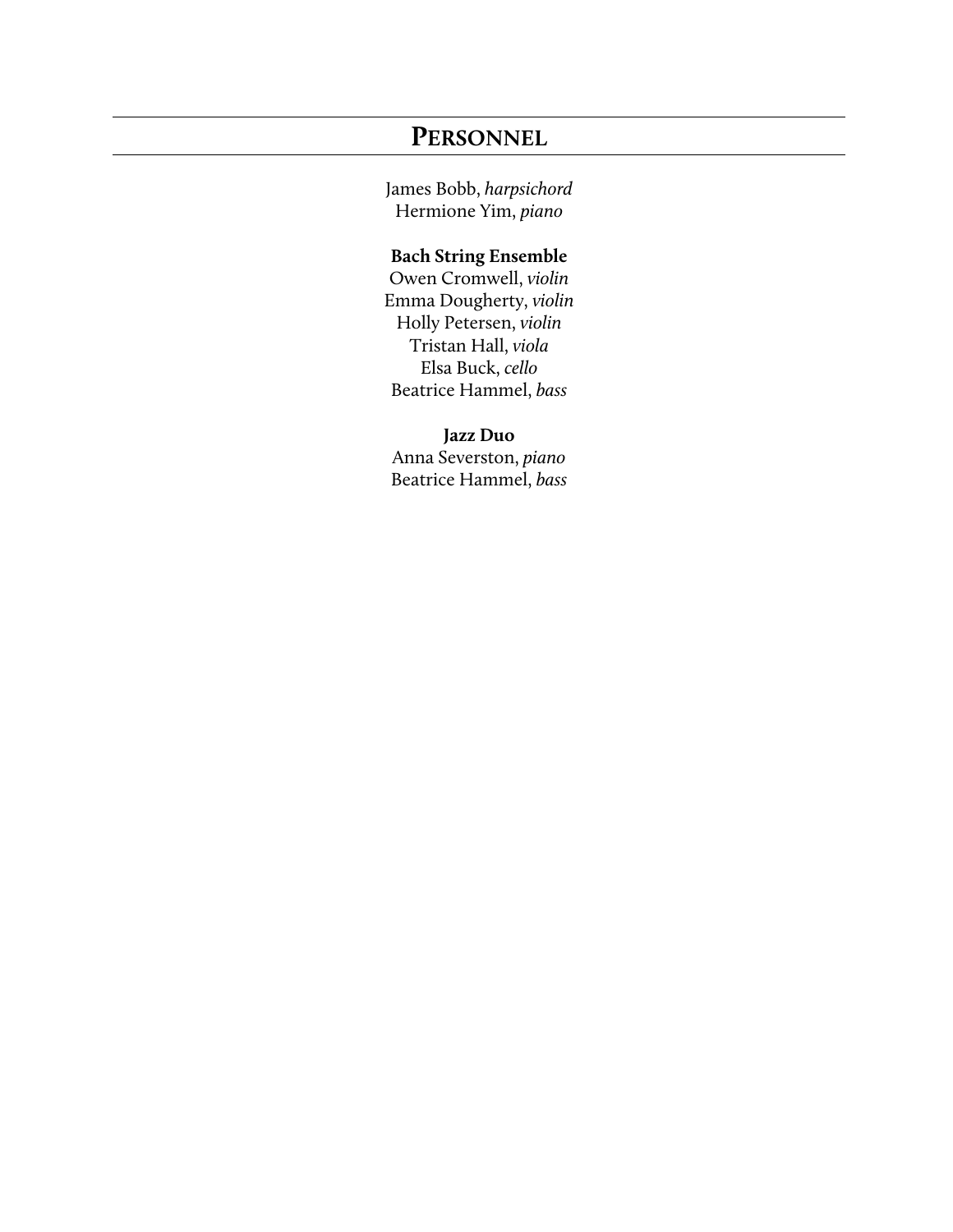## ST. OLAF CHAMBER SINGERS

Therees Tkach Hibbard, *conductor* Hermione Yim, *collaborative pianist*  Jayden Browne, *student assistant*  Austin Meyer, *student manager*

#### **SOPRANO**

Laura Albrecht, *San Jose, CA* Caroline Flaten, *Prior Lake, MN* Zoë Garcia, *Davis, CA* Maren Hrivnak\*, *Madison, MS* Olivia Inberg, *Magnolia, TX* Shae Lime, *Treasure Island, FL* Madeline Smoot , *Longmont, CO*

### **ALTO**

Emira Erickson, *Woodbury, MN* Daniel Haakenson, *Minneapolis, MN* Josephine Lynn , *Mechanicsville, VA* Zellie Owen, *Pasadena, CA* Sarah Shapiro\*, *Wilmette, IL* Joanna Thuesen, *Indianapolis, IN* Hermione Yim , *Hong Kong SAR*

#### **TENOR**

Logan Combs\*,*Haysville, KS* Alexander Famous, *Princeton, NJ* Aidan Kocur , *Fort Worth, TX* Noah Smith, *Glasgow, KY* Richard Spahn, *Dekalb, IL* Blake Wieseler , *Yankton, SD*

#### **BASS**

Jayden Browne, *Lancaster, PA* Roan Findley, *Sycamore, IL* Sean Griswold, *San Clemente, CA* Nicholas Hinson\*, *Tampa, FL* Christopher Kopits, *Princeton, NJ* Austin Meyer, *Sioux Falls, SD* William McIntyre, *Faribault, MN*

\*section leader